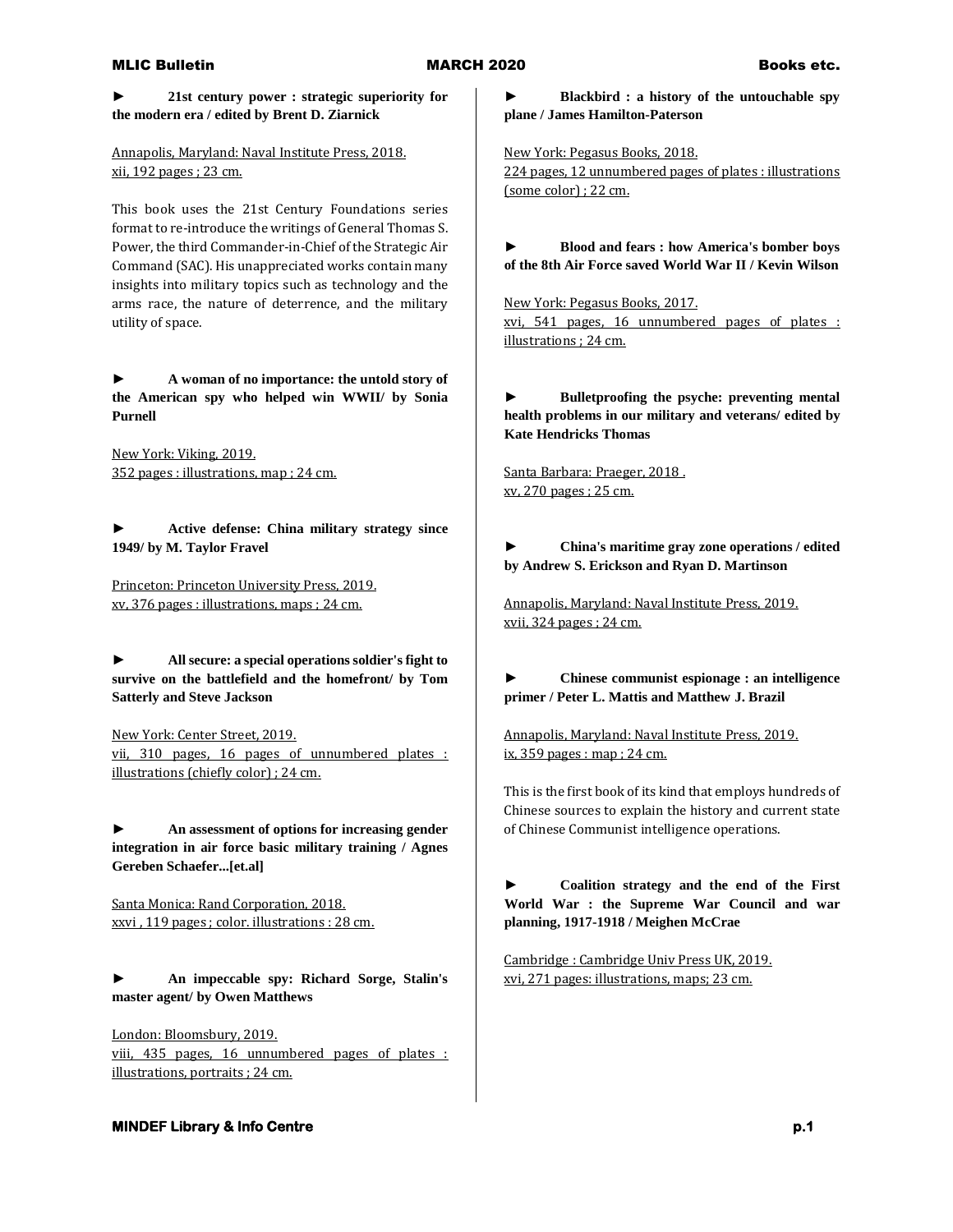**► Code name: Lise: the true story of the woman who became WWII's most highly decorated spy/ Larry Loftis**

New York: Gallery Books, 2019. xxi, 360 pages : illustrations ; 24 cm.

**► Complete female warriors: a history of outstanding military women through the ages / Ellen C Clayton**

[place not identified]: Leonaur Ltd , 2018. 232 pages ; 22 cm.

**► Conflict in the 21st century : the impact of cyber warfare, social media, and technology / Nicholas Michael Sambaluk, editor**

Santa Barbara, California : ABC-CLIO, 2019. xiv, 350 pages ; 27 cm.

"This reference work examines how sophisticated cyberattacks and innovative use of social media have changed conflict in the digital realm, while new military technologies such as drones and robotic weaponry continue to have an impact on modern warfare".

**► Conspiring with the enemy: the ethic of cooperation in warfare/ by Yvonne Chiu**

New York: Columbia University Press, 2019. xvi, 344 pages; 23 cm.

**► Counterinsurgency wars and the Anglo-American alliance : the special relationship on the rocks / Andrew Mumford**

Washington, DC: Georgetown University Press, 2018. x, 241 pages ; 23 cm.

This book combines for the first time an analysis of US-UK interaction during major counterinsurgency campaigns since 1945, from Palestine to Iraq and Afghanistan, with a critical examination of the widely perceived diplomatic and military "special relationship."

**► Crusade and jihad: the thousand-year war between the muslim world and the global north/ by William R Polk**

New Haven: Yale university Press, 2018. xviii, 632 pages : illustrations, maps ; 25 cm.

**► Cyber security: threats and responses for government and business/ by Jack Caravelli and Nigel Jones**

Santa Barbara: Praeger, 2019. xii, 245 pages ; 25 cm.

## **► Cyber weaponry: issues and implications of digital arms / edited by Henry Prunckun**

: Cham, Switzerland: Springer, 2018. xv, 198 pages ; 24 cm.

This book looks at the milieu of the cyber weapons industry, as well as the belligerents who use cyber weapons. It discusses what distinguishes these hardware devices and software programs from computer science in general.

**► Dawn of the code war: America's battle against Russia, China, and the rising global cyber threat / John P. Carlin with Garrett M. Graff**

New York: Public Affairs, 2019. vii, 464 pages ; 25 cm.

In this dramatic book, he tells the story of his years-long secret battle to keep America safe, and warns us of the perils that await us as we embrace the latest digital novelties -- smart appliances, artificial intelligence, selfdriving cars -- with little regard for how our enemies might compromise them.

**► Deadly deep: the definitive history of submarine warfare/ Iain Ballantyne**

New York: Pegasus Books, 2018.

xii, 729 pages, 24 unnumbered pages of plates : illustrations (some color), maps ; 24 cm.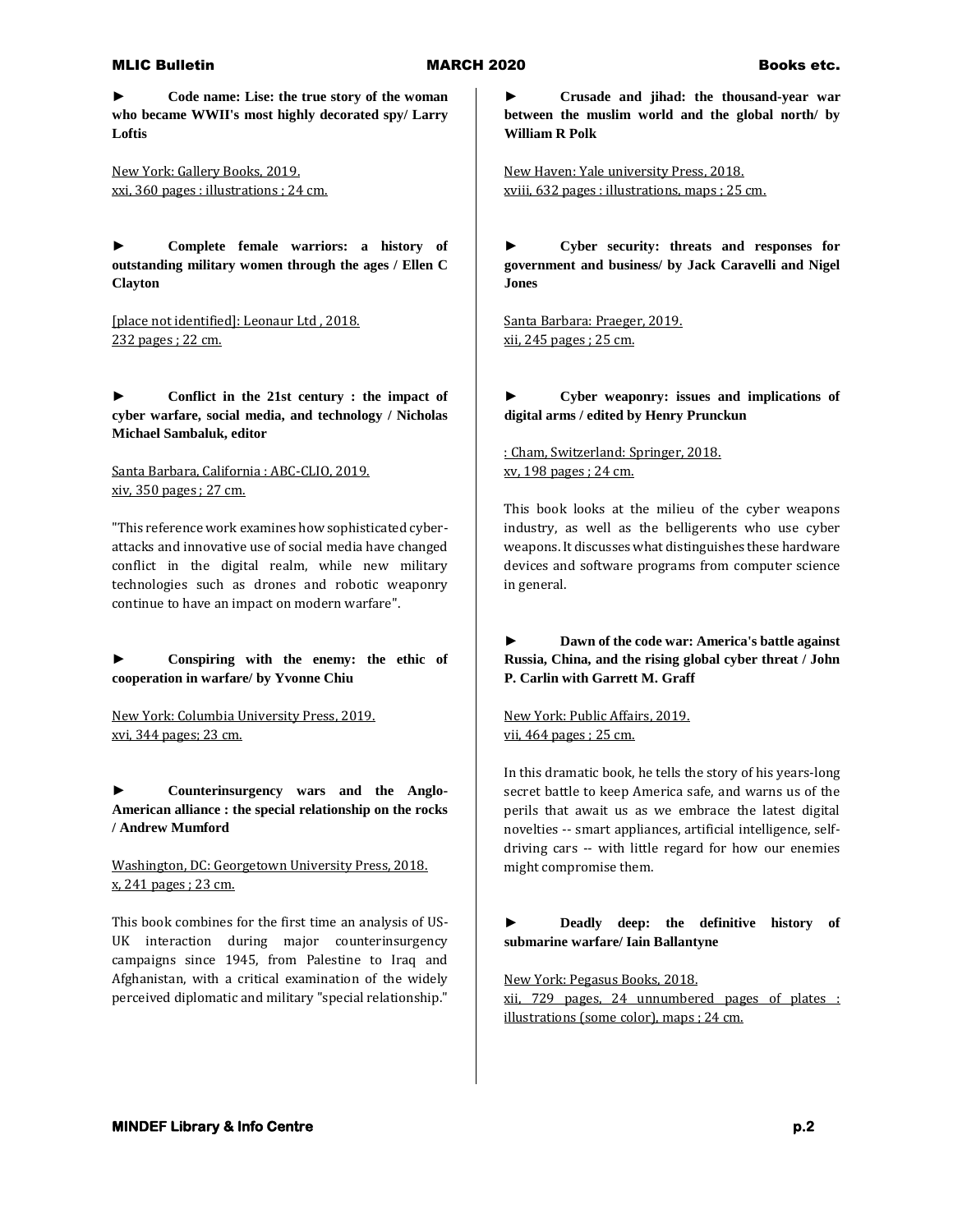**► Digital resilience : is your company ready for the next cyber threat? / Ray A. Rothrock ; foreword by Richard A. Clarke**

New York: Amacom, American Management Association, 2018. ix, 246 pages ; 24 cm.

**► Digital transformation : survive and thrive in a time of mass extinction / by Thomas M. Siebel**

New York: Rosettabooks, 2019. xxiii, 232 pages ; 23 cm.

**► Disaster security : using intelligence and military planning for energy and environmental risks / by Chad M Briggs, Miriam Matejova**

Cambridge: Cambridge University Press UK, 2019. xiii, 235 pages ; 23 cm.

The book provides a concise and up-to-date overview of the 'lessons learned', with a focus on innovative solutions to the world's pressing energy and environmental security challenges.

**► Enhancing air force material command support to the warfighter/ by Kristin F Lynch, John G.Drew, Patrick Mills**

Santa Monica: Rand Corporation, 2018. xv, 37 pages ; 28 cm.

**► Flight accidents in the 21st century U.S. air force: the facts of 40 non-combat events/ by Henry Bond**

Jefferson: Mcfarland, 2019. viii, 193 pages : illustrations ; 22 cm.

**► Full spectrum dominance : irregular warfare and the war on terror / Maria Ryan**

Stanford: Stanford University Press, 2019. viii, 313 pages : illustrations, map ; 24 cm. **► Gray day : my undercover mission to expose America's first cyber spy / Eric O'Neill**

New York: Crown Publishers, 2019. viii, 291 pages ; 25 cm.

**► Hostile social manipulation: present realities and emerging trends / Michael J. Mazarr...[et.al]**

Santa Monica: Rand corporation, 2019. xx, 282 pages : illustrations ; 23 cm.

This report represents an effort to better define and understand the challenge by focusing on the activities of the two leading authors of such techniques-Russia and China.

**► Human and national security: understanding transnational challenges/ by Derek S Reveron and Kathleen A. Mahoney-Norris**

New York: Routledge, 2019. xi, 236 pages: illustrations ; 25 cm.

**► Improving the understanding of special operations : a case history analysis / Linda Robinson, Austin Long, Kimberly Jackson, Rebeca Orrie**

Santa Monica, Calif: Rand Corporation, 2018. xxxvi, 241 pages ; 26 cm.

### **► In command : Theodore Roosevelt and the American military / Matthew Oyos**

Washington: Potomac Books, 2018. x, 436 pages, 10 unnumbered pages of plates : illustrations ; 24 cm.

"In Command explores Theodore Roosevelt's efforts to modernize the U.S. military before, during, and after his presidency".

**► Indonesia, 1947: Australia and the first United Nations cease-fire order/ by Steven Farram**

North Melbourne: Australian Scholarly Publication, 2019.

xiii, 254 pages, 26 unnumbered pages of plates : illustrations, portraits ; 23 cm.

**MINDEF Library & Info Centre p.3 p.3**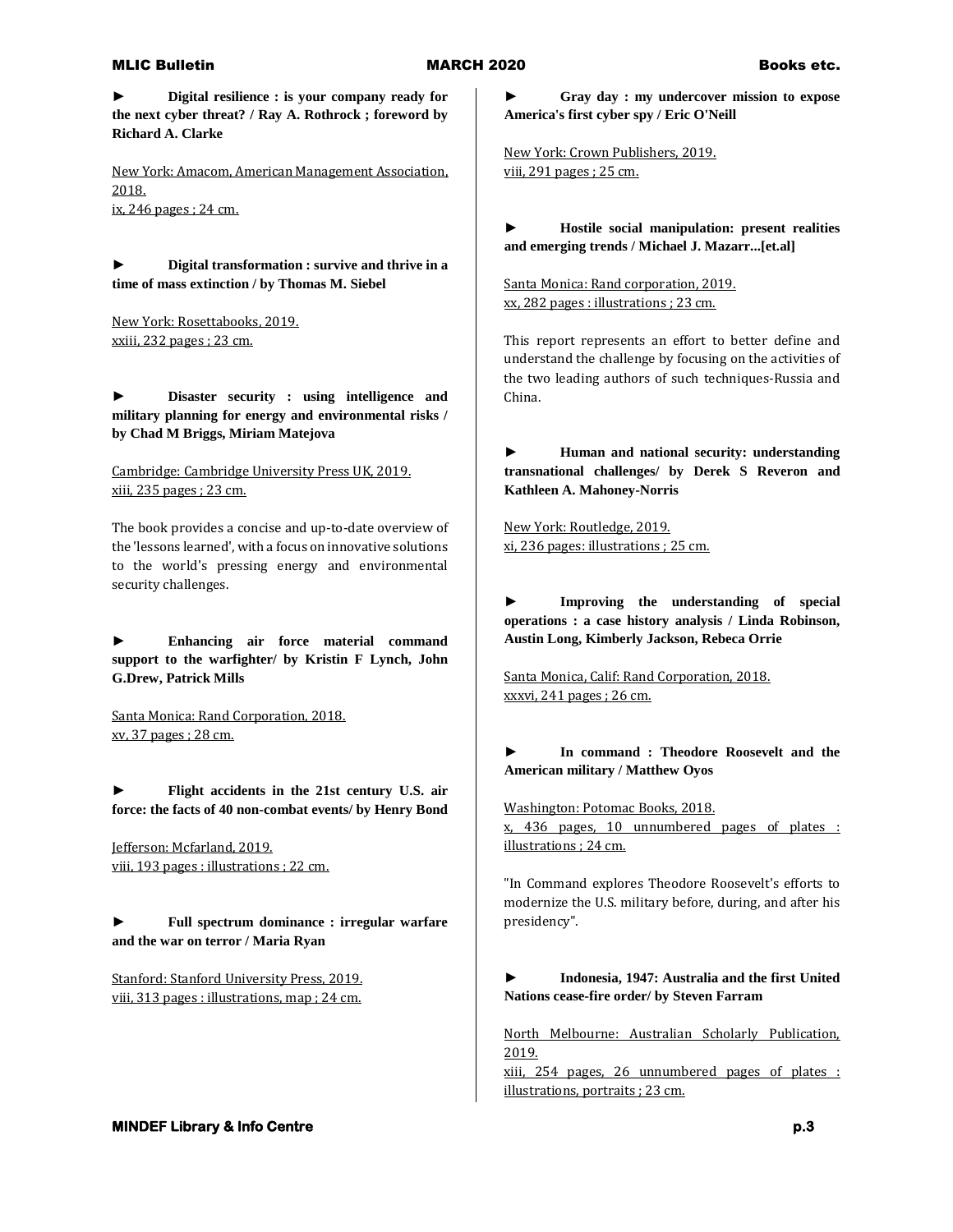**► Information wars: how we lost the global battle against disinformation & what we can do about it/ by Richard Stengel**

New York: Atlantic Monthly, 2019. 357 pages ; 24 cm.

**► ISIS: a history/ by Fawaz A Gerges**

Princeton: Princeton University Press, 2017. xix, 368 pages ; 21 cm.

**► Last card: inside George W Bush's decision to surge in Iraq/ edited by Timothy Andrews Sayle and et. al**

Ithaca: Cornell University Press, 2019. viii, 408 pages: illustrations, maps; 24 cm.

**► Leaders eat last: why some teams pull together and others don't/ by Simon Sinek**

London: Portfolio Penguin, 2016. xiii, 350 pages : illustrations ; 21 cm.

**► Leadership decapitation: strategic targeting of terrorist organizations/ by Jenna Jordan**

Stanford: Stanford University Press, 2019. ix, 259 pages: illustrations ; 24 cm.

**► Mahathir's Islam : Mahathir Mohamad on religion and modernity in Malaysia / Sven Schottmann**

Honolulu: University of Hawai'i Press, 2018. xiii, 243 pages ; 24 cm.

Mahathir Mohamad's legacy as Malaysia's longest serving prime minister (1981-2003) is deeply controversial.

**► Negotiating governance on non-traditional security in Southeast Asia and beyond/ by Mely Caballero-Anthony**

New York: Columbia University Press, 2018. xv, 319 pages : illustrations ; 24 cm.

**► North Korea and Myanmar: divergent paths/ by Andray Abrahamian** 

Jefferson: Mcfarland, 2018. ix, 238 pages ; 23 cm.

**► North Korea and nuclear weapons : entering the new era of deterrence / Sung Chull Kim and Michael D. Cohen**

Washington, District of Columbia: Georgetown University Press, 2017. xii, 224 pages ; 24 cm.

**Officer career management : steps toward modernization in the 2018 and 2019 national defense authorization acts / Albert A.Robbert...[et.al]**

Santa Monica: Rand Corporation, 2019. xxi , 136 pages ; 24 cm.

**► Our friends the enemies: the occupations of France after Napoleon/ by Christine Haynes**

Cambridge: Harvard University Press, 2018. 404 pages : illustrations, maps ; 25 cm.

**► Pacific war: Pearl Harbor, Singapore, Midway, Guadalcanal, Philippines Sea, Iwo Jima/ by Andrew Wiest and Gregory L. Mattson**

London: Amber, 2018. 256 pages : illustrations (some color), color maps ; 30 cm.

**► Peacekeeping in South Lebanon: credibility and local cooperation/ by Vanessa F Newby**

Syracuse: Syracuse University Press, 2018. xiii, 221 pages : illustrations, maps ; 24 cm.

**► Pilgrim days: from Vietnam to the seas/ by Alastair Mackenzie**

Oxford: Random House, 2019. 224 pages, 16 unnumbered pages of plates : illustrations; 24 cm.

## **MINDEF Library & Info Centre p.4 p.4**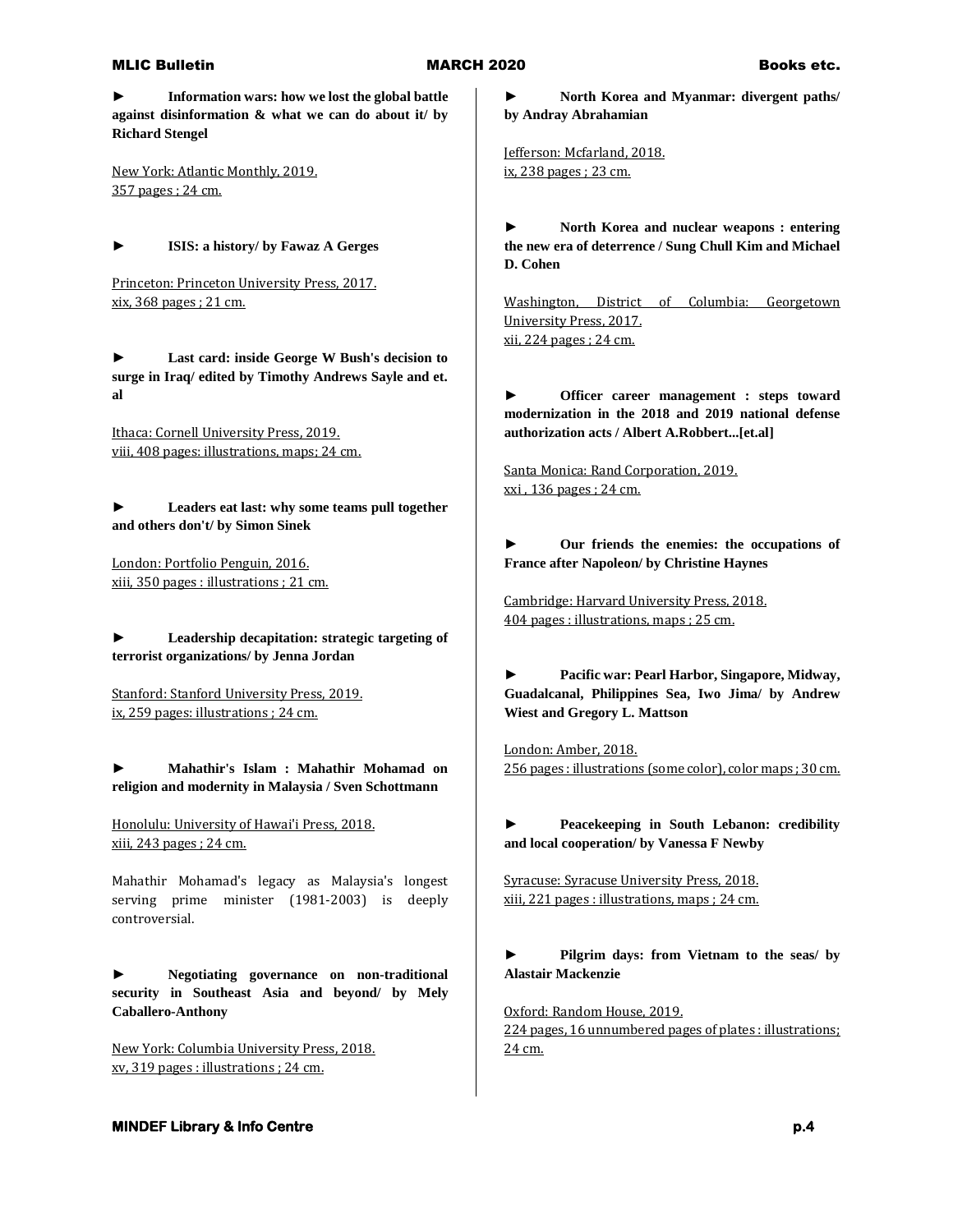**► Post-feminist war: women in the mediamilitary-industrial complex/ by Mary Douglas Vavrus**

New Brunswick: Rutgers University Press, 2019. vii, 235 pages ; 23 cm.

**► Power to the people : how open technological innovation is arming tomorrow's terrorists / Audrey Kurth Cronin**

New York: Oxford University Press, 2020. viii, 432 pages : illustrations, maps ; 25 cm.

This path-breaking study is about how ordinary people are gaining the means to be extraordinarily lethal. States are also concentrating their technological power, but their gains lag behind a shift in relative capacity that is already disrupting the role of conventional armed forces.

**► Progressives in navy blue: maritime strategy, American empire, and the transformation of U.S. naval identity, 1873-1898/ by Scott Mobley**

Annapolis: Naval Institute Press, 2018. xii, 410 pages, 8 unnumbered pages of plates : illustrations ; 24 cm.

# **► RAF: the birth of the world's first air force/ Richard Overy**

New York: W W Norton, 2018. x,149 pages, 16 unnumbered pages of plates : illustrations ; 22 cm.

**► Resisting disappearance: military occupation and women's activism in Kashmir/ by Ather Zia**

Seattle: University of Washington Press, 2019. xv, 267 pages: illustrations, maps ; 23 cm.

**► Rights as weapons: instruments of conflict, tools of power/ by Clifford Bob**

Princeton: Princeton University Press, 2019. vii, 261 pages ; 25 cm.

**► Rising titans, falling giants : how great powers exploit power shifts / Joshua R. Itzkowitz Shifrinson**

Ithaca: Cornell University Press, 2018. ix, 263 pages : illustrations ; 24 cm.

"Explores the strategies that rising powers adopt toward declining powers and asks why newly powerful states often choose not to take immediate advantage of a former power's weaknesses but rather support and manage that decline in a peaceable fashion"

**► River in darkness: one man's escape from North Korea/ by Masaji Ishikawa and translated by Martin Brown**

Seattle: Amazoncrossing, 2018. 159 pages : map ; 22 cm.

**► Sailing true north : ten admirals and the voyage of character / Admiral James Stavridis, USN (Ret.)**

New York: Penguin Books, 2019. xix, 312 pages : illustrations, portraits ; 25 cm.

Now in Sailing True North, he offers a much more intimate, human accounting: the lessons of leadership and character contained in the lives and careers of history's most significant naval commanders.

# **► Science of war: Sun Tzu's art of re-translated and re-considered/ by Christopher Macdonald**

Hong Kong: Earnshaw Books, 2018. xxii, 249 pages: maps; 21 cm.

**► Secret army : an elite force, a secret mission, a fleet of model-T Fords, a far flung corner of WWI / Barry Stone**

Crowa Nest, NSW : Allen & Unwin, 2017. xviii, 228 pages, 8 unnumbered pages of plates : illustrations, 1 map, portraits, plates ; 24 cm.

This book is a rarity: a story set against the backdrop of war, filled not with bloodshed but with acts of kindness and selflessness; a triumph of the human spirit.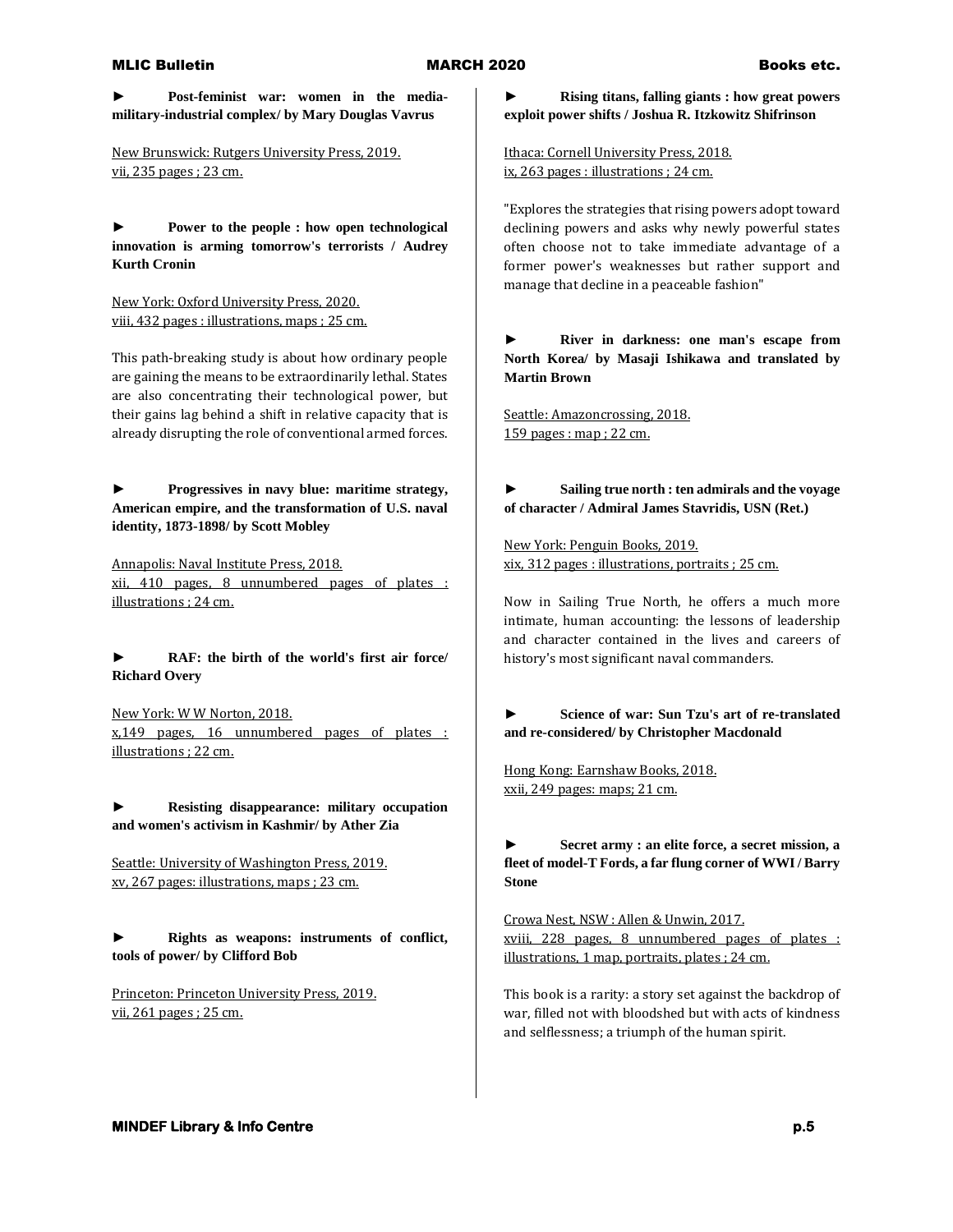**► Secret commandos : behind enemy lines with the elite warriors of SOG / John L. Plaster**

New York: Simon & Schuster, 2018. 366 p., [16] p. of plates : ill., maps ; 24 cm.

**► Shatter the nations: ISIS and the war for the caliphate/ by Mike Giglio**

New York: Public Affairs, 2019. xiii, 303 pages : maps ; 25 cm.

**► South Korea at the crossroads: autonomy and alliance in an era of rival powers/ by Scott Snyder**

New York: Columbia University Press, 2018. xiv, 355 pages : illustrations ; 24 cm.

**► Subordinating intelligence : the DoD/CIA postcold war relationship / David P. Oakley**

Lexington, Kentucky : University Press of Kentucky, 2019. xiv, 248 pages ; 24 cm.

**► Supporting persistent and networked special operations forces (sof) operations : Insights from forward-deployed sof personnel / Derek Eaton, Angela O'Mahony, Thomas S. Szayna, William Welser IV**

Santa Monica: Rand Corporation, 2017. xiv, 33 pages ; 25 cm.

Surrender of Singapore: three years of hell **1942-45/ by Stephen Wynn**

Barnsley: Pen & Sword, 2017. xii, 212 pages, 16 unnumbered pages of plates : illustrations ; 24 cm.

**► Tempting fate: why nonnuclear states confront nuclear opponents/ by Paul C Avey**

Ithaca: Cornell Univesity Press, 2019. xi, 238 pages : illustrations ; 24 cm.

**► The decision to attack : military and intelligence cyber decision-making / Aaron Franklin Brantly**

Athens: University of Georgia Press, 2018. xvi, 226 pages ; 24 cm.

**► The decision was always my own : Ulysses S. Grant and the Vicksburg campaign / Timothy B. Smith**

Carbondale: Southern Illinois University Press, 2018. xv, 249 pages : illustrations, maps ; 24 cm.

**► The development of women and young professionals in STEM careers : tips and tricks / Michele Kruger and Hannelie Nel**

Boca Raton: CRC Press, 2020. xv, 89 pages ; 23 cm.

This book is fluent and systematic. It works through the fears and ambitions of new engineers in the professional environment.

**► The dichotomy of leadership: balancing the challenges of extreme ownership to lead and win/ by Jocko Willink and Leif Babin**

New York: St Martin's Press, 2018. xviii, 300 pages : illustrations, maps ; 22 cm.

## **► The first jihad: battle of Khartoum and the dawn of militant Islam/ by Daniel Allen Butler**

Havertown: Casemate Publisher, 2018. xi, 199 pages, 8 unnumbered pages of plates : illustrations, maps ; 20 cm.

# **► The history of Jihad : from Muhammad to ISIS / Robert Spencer**

New York: Bombardier books, 2018. 445 pages ; 22 cm.

This book is indispensable to understanding the geopolitical situation of the twenty-first century, and ultimately to formulating strategies to reform Islam and defeat radical terror.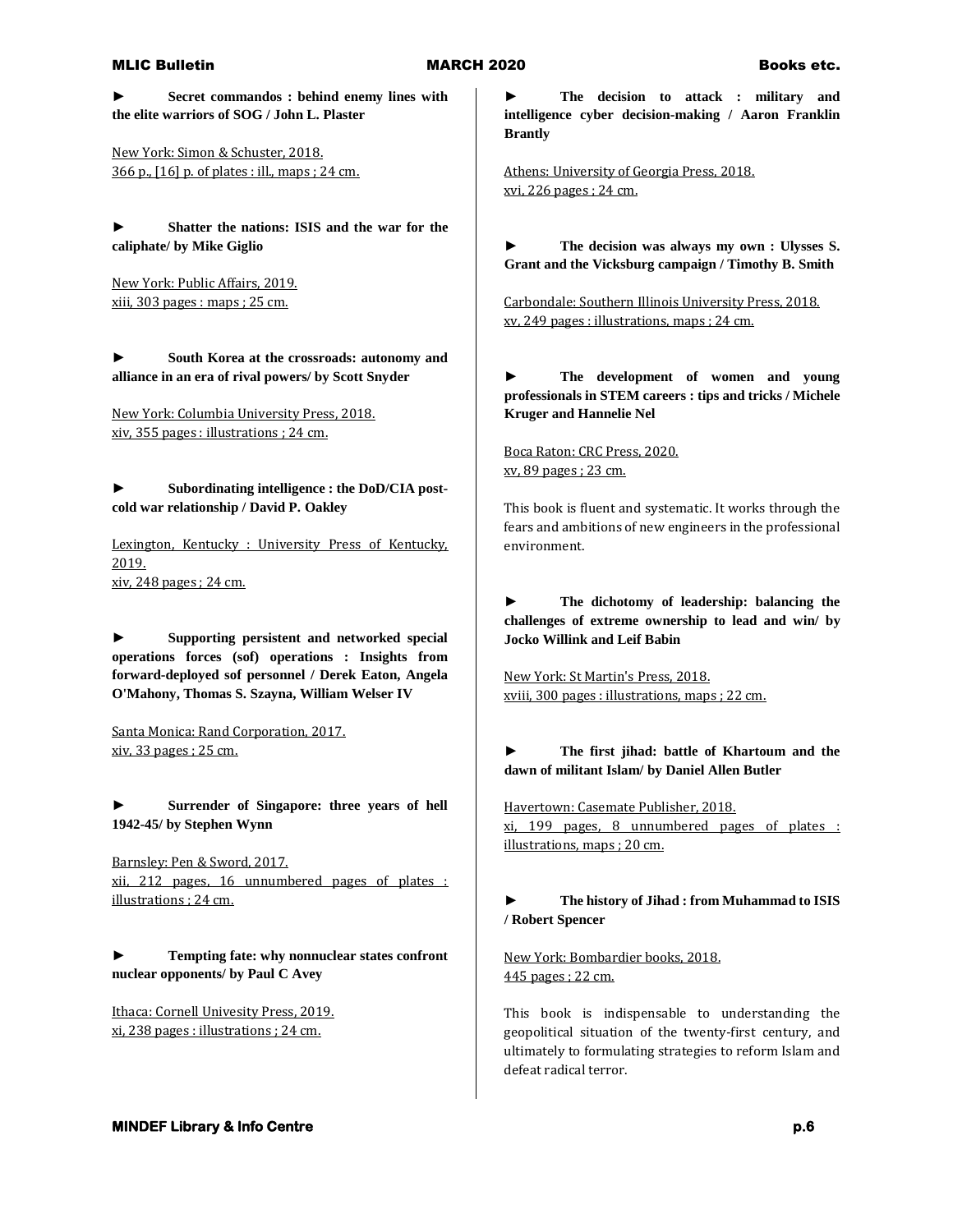**► The legal authority of ASEAN as a security institution/ by Hitoshi Nasu and et al**

Cambridge: Cambridge University Press, 2019. xlii, 278 pages; 21 cm.

**► The Royal air force : the first one hundred years / John Buckley, Paul Beaver**

Oxford: Oxford University Press, 2018. xvi, 259 pages : illustrations, maps ; 23 cm.

This is the story of the RAF over the first century of its existence: how it has confronted the many challenges and threats it has faced from the Luftwaffe in 1940.

**► The second line of defense: American women and World War I/ by Lynn Dumenil**

Chapel Hill: University of North Carolina Press, 2017. xiv, 340 pages : illustrations ; 24 cm.

**► The U.S. Department of Defense's defense planning process : components and challenges / Michael J. Mazarr...[et.al]**

Santa Monica, Calif: Rand Corporation, 2019. xvi, 52 pages : illustrations ; 26 cm.

**► The winter army: the World War II odyssey of the 10th mountain division, America's elite alpine warriors/ by Maurice Isserman**

Boston: Houghton Mifflin Harcourt, 2019. xv, 318 pages: illustrations; 23 cm.

**► This is not propaganda: adventures in the war against reality / by Peter Pomerantsev**

New York: Public Affairs, 2019. xv, 236 pages ; 25 cm.

**► Understanding cyber warfare: politics, policy and strategy/ by Christopher Whyte and Brian Mazanec**

Abingdon: Routledge, 2019. x, 296 pages; 24 cm.

# **► United States special operations forces/ by David Tucker and Christopher J. Lamb**

New York: Columbia University Press, 2020. 367 pages ; 23 cm.

**► Waging cyber war : technical challenges and operational constraints / Jacob G. Oakley**

Berkeley, CA: Apress, 2019. xvii, 192 pages.

Cyber warfare doesn't always work as it is prescribed Who This Book Is For Anyone curious about warfare in the era of cyber everything, those involved in cyber operations and cyber warfare, and security practitioners and policy or decision makers.

**► Whose life is worth more?: hierarchies of risk and death in contemporary wars/ by Yagil Levy**

Stanford: Stanford University Press, 2019. xii, 309 pages ; 24 cm.

**► Why we fight : defeating America's enemies- with no apologies / Sebastian Gorka**

Washington, DC: Regnery Publishing, 2018. xxi, 216 pages, 8 unnumbered pages of plates : illustrations (some color) ; 24 cm.

**► Winning armageddon: Curtis Lemay and strategic air command, 1948-1957/ by Trevor Albertson**

Annapolis: Naval Institute Press, 2019. xxii, 270 pages: illustrations ; 24 cm.

**► With us and against us: how America's partners help and hinder the war on terror / by Stephen Tankel**

New York: Columbia University Press, 2018. xii, 410 pages : illustrations ; 23 cm.

**MINDEF Library & Info Centre p.7 p.7**